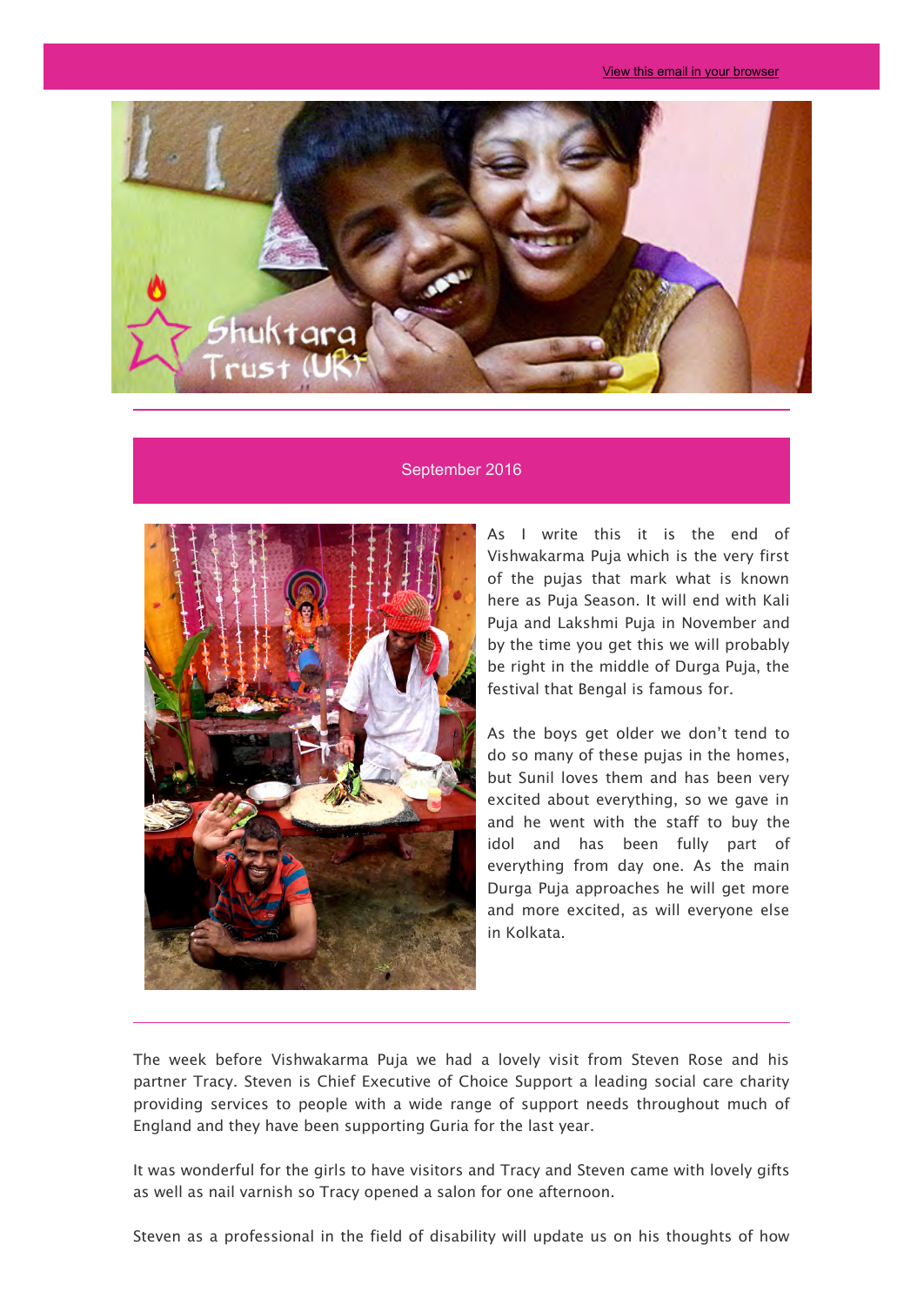things are run at shuktara and I hope to be able to share that with you all.

However he was very touched by what he saw here and happy to see Guria in a safe place.





Guria now has a standing frame as well as her other aids, which include splints and knee gaiters. When she is in the standing frame, which we have to put her in, she is able to be much more independent. She can draw and do her embroidery without any assistance.

However, she often prefers to lie on the floor for needlework and just like Prity, uses her fingers and her mouth for threading and pulling the needle through. They have lots of activities at Lula Bari and our two tutors who come from 3pm til 9pm are very regular. This means that when they are home from school they still have lots of things to do and occupy their time with rather than just watch TV.

It was Bastille Day, (French National Day) on 14th July and [Shuktara Cakes](http://shuktaracakes.com/) were invited to present Patisserie to 400 guests of the Consul General of France in Kolkata at the Novotel Hotel. Fabien Rouillard who originally trained the boys and was Head Patisserie Chef at Fauchon in Paris came over to see how everyone was getting on.

As a surprise Alain Cojean (who supports the project through his Nourrir Aimer Donner Foundation) was hidden in the back of a taxi. He had arrived from Paris on the day of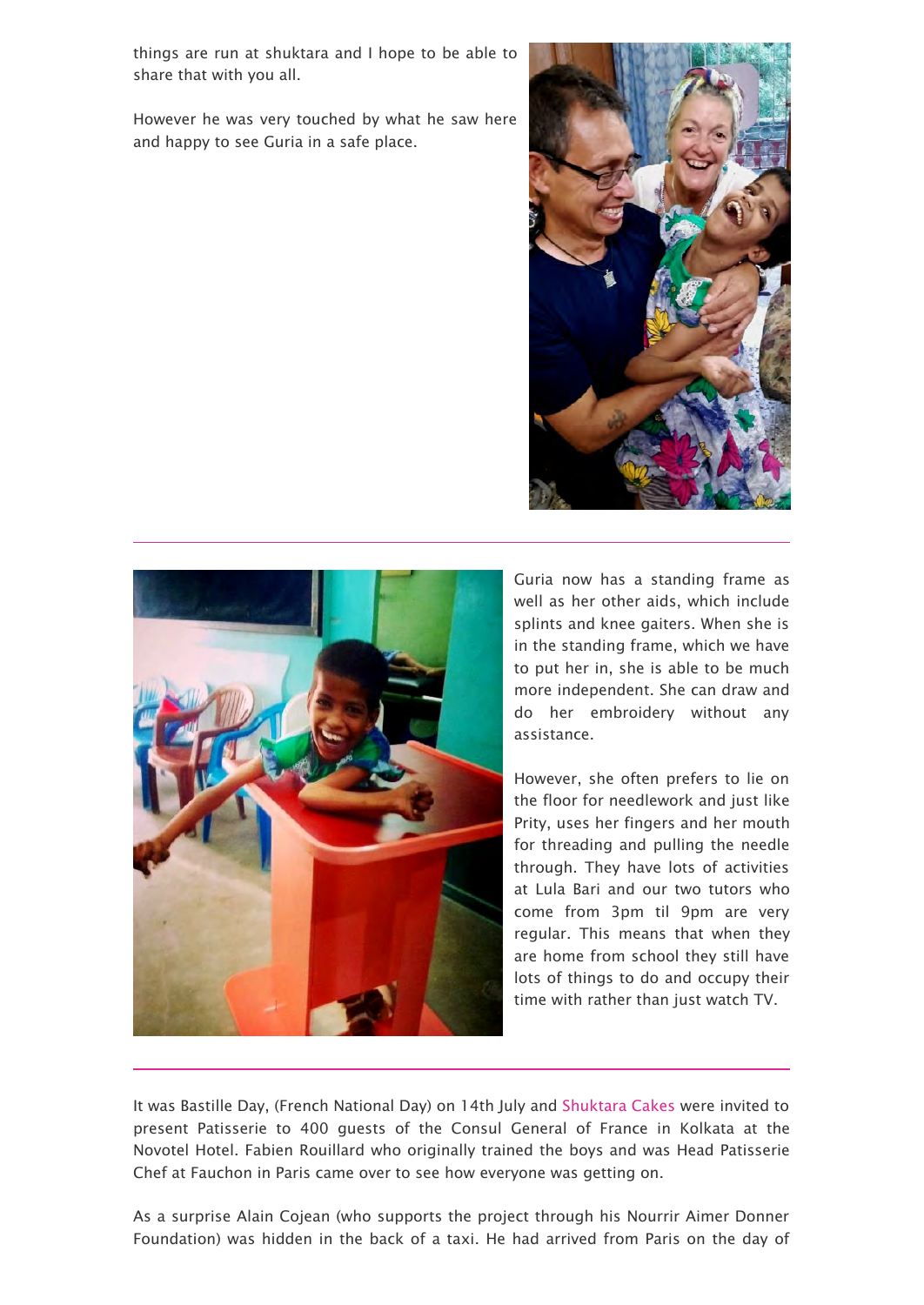their presentation. At the event Somnath Manager of Shuktara Cakes and Pappu chairman of shuktara were introduced to the Management of Novotel Hotel who promised to place orders.

Currently we are very happy with our customers including Calcutta International School, Red FM Kolkata's local radio station and Sienna Café and Store, where everyone who buys coffee receives a mini madeleine, financier or petit four from our production as well as all our other patisserie being available.

It's great to see the older boys gain so much independence and pride in their work and we are grateful to Alain, Fabien, the French Consul General and all our supporters not only here but from all over who encourage and support them.



SOMNATH, FABIEN, PAPPU & ALAIN

An old friend of mine from Portobello Road, Patrick Tissington, recently signed up to raise money for shuktara by doing what is called THE WOLF RUN in September. The Wolf Run is Wild Running - a unique combination of three kinds of off-road running, including mud runs, trail runs and obstacle runs. It is a hardcore 10k run across raw natural terrain, including open ground, woodland, lakes and thick mud. So far he has raised an amount of £691 which is well above what he hoped for. You can still donate to his page by going to the JustGiving website - [Pat's Wolf Run Page.](https://www.justgiving.com/fundraising/Patrick-Tissington1)

Please continue to see updates about shuktara on our website [shuktara.org](http://shuktara.org/)